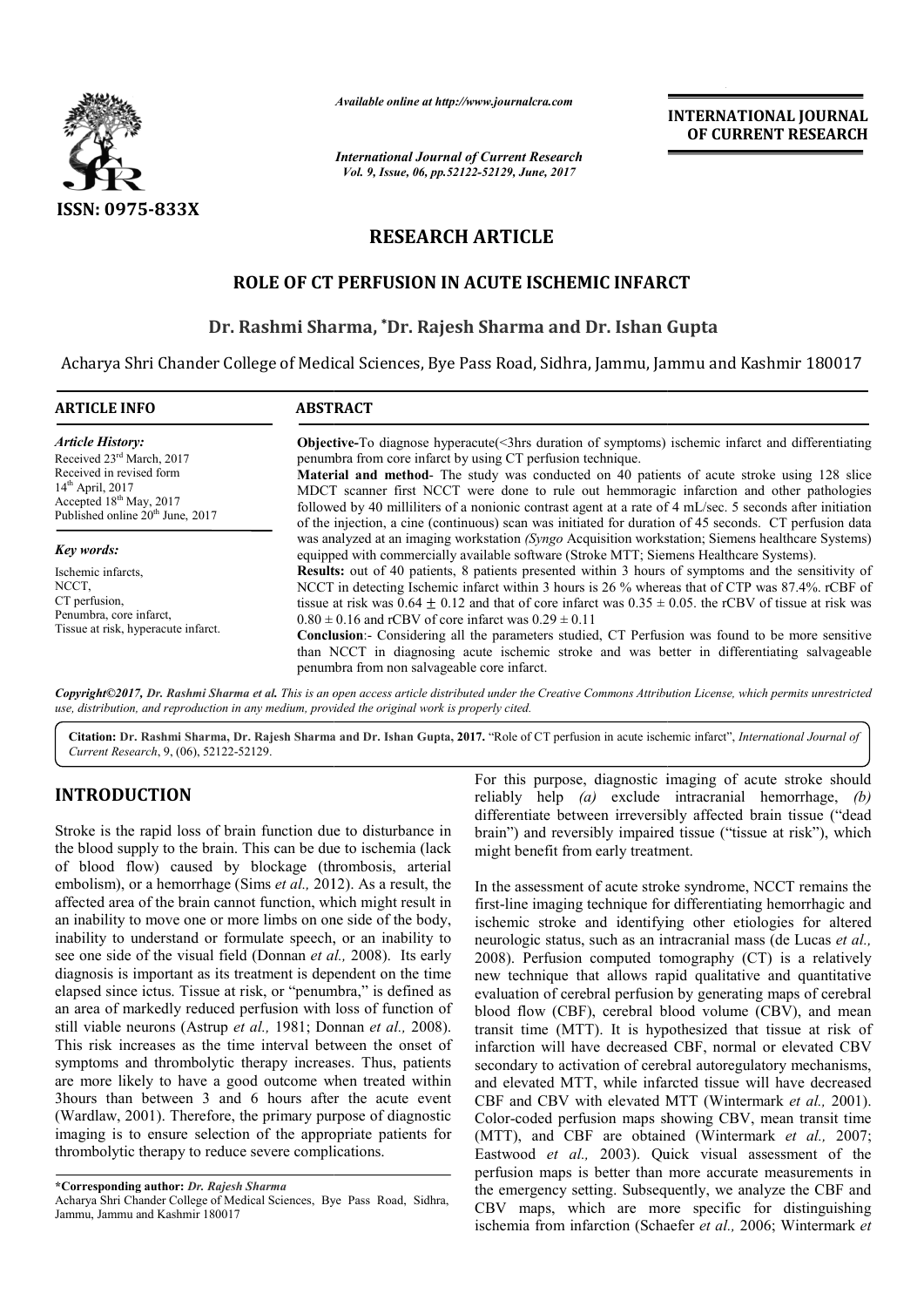*al.,* 2007). Thus with the new imaging modalities of perfusion CT stroke patients can now be evaluated more precisely and consequently treated according to their individual needs, thus avoiding the potential harm of performing thrombolysis in patients with a large amount of irreversibly damaged brain tissue or reversible cerebral ischemia, in which spontaneous reperfusion of ischemic tissue may occur (Yuh *et al.,* 2000).

# **MATERIALS AND METHODS**

This prospective observational study (case series) was carried out in the Department of Radio-Diagnosis, Government Medical College Jammu and Superspeciality Hospital Jammu on 40 Patients presenting with acute stroke and have no hemorrhage on NCCT head. Informed and written consent was taken from the patient prior to examination.

All the patients had undergone NCCT Head first using Siemens Somatom definition AS (Siemens Healthcare, Germany) 128 slice Multi Detector row CT Scanner. The CT images were acquired by using a 120-kV and 450-mAs technique. Images were reconstructed into a contiguous 5-mm axial dataset by using a standard algorithm. After unenhanced CT of the whole brain, four adjacent 5-mm-thick sections were selected starting at the level of the basal ganglia. At this level, all three supratentorial vascular territories were visualized. 40 milliliters of a nonionic contrast agent (370 mg of iodine per milliliter) was injected at a rate of 4 mL/sec. 5 seconds after initiation of the injection, a cine (continuous) scan was initiated with the following technique: 80 kVp, 190–200 mA,  $4 \times 5$ -mm sections, 1-second per rotation for duration of 45 seconds. CT perfusion data was analyzed at an imaging workstation *(Syngo* Acquisition workstation; Siemens healthcare Systems) equipped with commercially available software (Stroke MTT; Siemens Healthcare Systems). The software then generated color-coded CBF, CBV, and MTT maps. The final summary maps were generated by the software on free hand drawing ROIs in affected area and setting the threshold values of CBF and CBV for core infarct.

### **OBSERVATIONS AND RESULTS**

In the present study, the age of the patients ranged from 38 years to 94 years. The maximum number of patients 12 (33.33%) was in the age group of 70-79 years and more than two third of the patients were above 65 years of age.Out of these 40 patients, 24 (55%) were female patients and 16 (45%) were male patients with a sex ratio of 1:1.5(table 1). In our study, among 40 patients, 15 patients (37.5%) presented with hemiparesis which was the most common presenting symptom followed by hemiparesis with aphasis in 20% patients. 2 patients (5%) among 40 presented with ataxia and vomiting representing posterior circulation abnormality (Table 2).

Among the 28 patients who presented within 6 hrs of symptoms, 10 (35.7%) had normal NCCT, 4 (14.2%) had well formed infarct on NCCT and rest 18 (50%) had early changes. Obscuration of lentiform nucleus was seen in 6 (21.4%) of the patient and was most common among early findings followed by dense MCA in 5(17.8%) patients(table 3).In our study, among 40 patients, 3 had normal study on CT perfusion and 4 had AMBI thus, the total no. of ROIs evaluated were 41 for penumbra and core infarcts. The sensitivity of increase in MTT was 100% in detecting hypoperfusion and was the most sensitive indicator for diagnosing infarct but cannot differentiate between penumbra and core infarct. Decrease in CBF is more sensitive than CBV in detecting hypoperfusion however decrease in CBV better depicts extent of core infarct. The sensitivity of increase in TTP is 92.68% in diagnosing hypoperfusion however there is not much difference in alteration of TTP between penumbra and core infarct (Table 4).

In our study, rCBF of tissue at risk was  $0.64 \pm 0.12$  and that of core infarct was  $0.35 \pm 0.05$ . This shows that there is mild decrease in CBF of tissue at risk and CBF of core infarct decreases significantly. So the mean threshold value for discrimination of infarct and tissue at risk of rCBF was estimated to be 0.44. Here the rCBV of tissue at risk was  $0.80 \pm$ 0.16 and rCBV of core infarct was  $0.29 \pm 0.11$  i.e. CBV decreased slightly in TAR whereas in core infarct is decreased significantly. The threshold absolute value for CBV to diagnose core infarct was estimated to be 1.98 ml/ 100g.In our study, there was increase in MTT in both tissue at risk and core infarct and the value of rMTT in tissue at risk was 1.69 and in core infarct it was 2.06 i.e. in core infarct MTT further increases however there is no significant difference in MTT of TAR and core infarct. The threshold value for MTT was estimated to be 147%.rTTP in TAR was 1.84 and in core infarct it was 2.39 i.e TTP is increased in both core infarct as well as TAR (Table 5).

In our study, among 40 patients, 8 patients presented within 3 hours of symptoms and out of these only 2 patients were diagnosed by NCCT. However CTP diagnosed 7 patients i.e. the sensitivity of NCCT in detecting Ischemic infarct within 3 hours is 26 % whereas that of CTP was 87.4%(table 6).In our study, among 40 patients, only 29(72.5%) patients were diagnosed by NCCT. However CTP diagnosed 37(92.5%) patients i.e. the sensitivity of NCCT in detecting Ischemic infarct is only 72.5% which can be increased to 92.5% by using CTP (Table 7).

### **DISCUSSION**

In the past 40 years the use of medical imaging to distinguish stroke subtypes has become a mainstay at almost all medical institutions, revolutionizing acute stroke diagnosis and treatment. Currently the NCCT acquisition is the most common imaging modality used to diagnose stroke however characterization of penumbra and core infarct separately is not accurate and diagnostic sensitivity of NCCT in hyperacute stage( <3 hrs) is very low. In the present study, patients had age range between 38 years to 94 years with mean age of 69.4  $\pm$  14.3 years and the maximum no. of patients, 12 (33.3%) were in the age group of 70-79 years. The present study also revealed that 72.5% of patients were above the age of 65 years. Out of these 40 patients 24(55%) were females and 16(45%) were male patient and we had a sex ratio of 1:1.5.Gregg. C. Fonarow *et al.* (2010) in their study found that the mean age of patients was 71.0± 14.6 years which is consistent with our finding however the maximum no. of patients in their study were seen in age group of 80-89 years which is different from our study. In their study the percentage of female patients was 52.5% and sex ratio was 1:1.2. These findings also corresponds to our study finding.In the present study, Hemiparesis was the commonest presenting feature in 15 (37.5%) patients followed by Hemiparesis with aphasia in 8 (20%) patients. Other presenting features are Altered sensorium in 5 (12.5%) patients,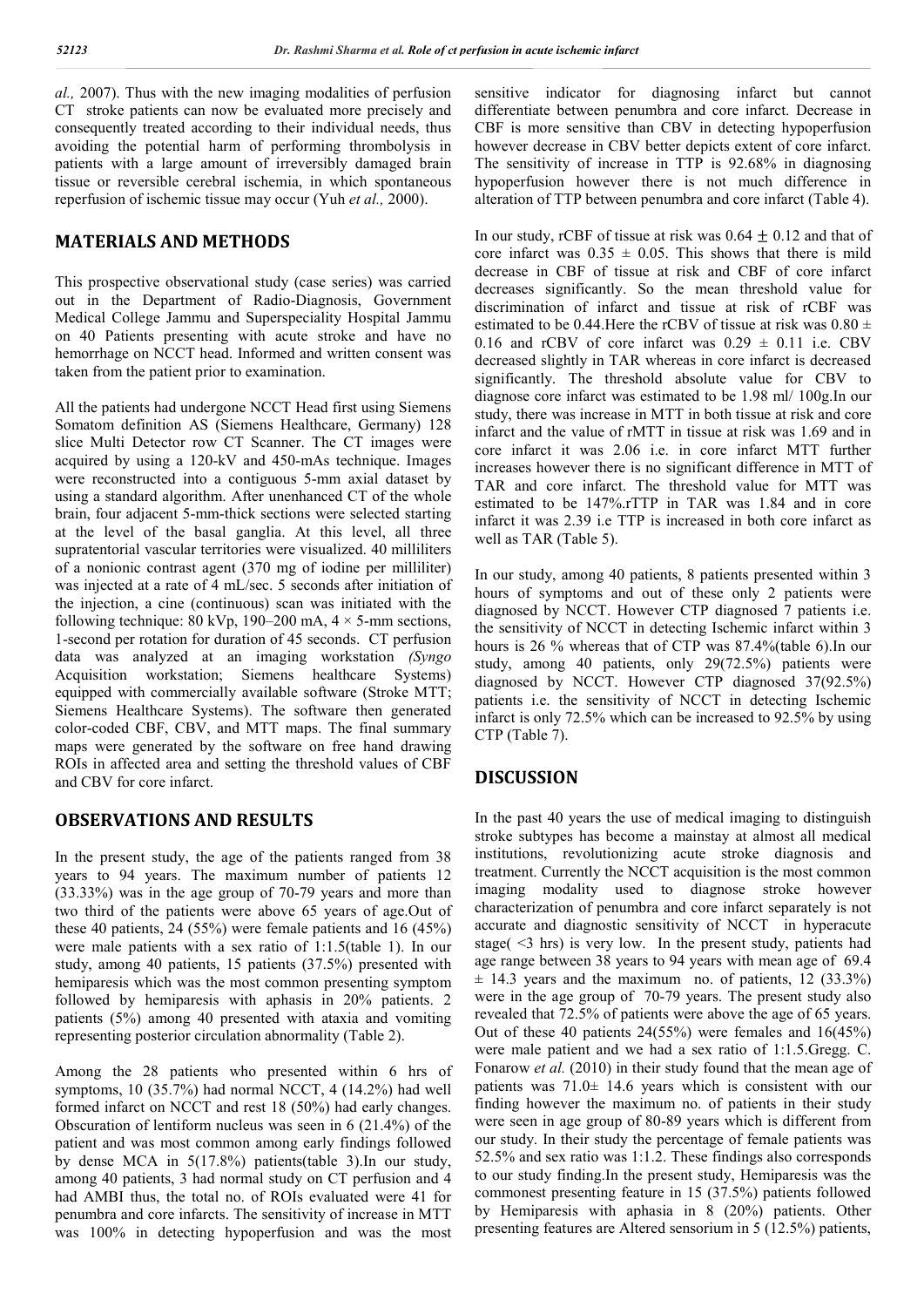|  | Table 1: Demographic data (n=40) |  |
|--|----------------------------------|--|
|--|----------------------------------|--|

| <b>AGE GROUP</b> | $TOTAL(n=40)$        |                        |                  |                    |
|------------------|----------------------|------------------------|------------------|--------------------|
| (IN YEARS)       | No of males $(n=16)$ | No of Females $(n=24)$ | Total $No(n=40)$ | Percentage $(\% )$ |
| < 50             |                      |                        |                  | 10                 |
| 50-59            |                      |                        |                  | 12.5               |
| 60-69            |                      |                        |                  | 17.5               |
| 70-79            |                      |                        | 12               | 33.33              |
| 80-89            |                      |                        |                  | 22.5               |
| > 90             |                      |                        |                  | 7.5                |
| Total            |                      |                        | 40               | 100.0              |

**Table 2: Distribution of clinical features of patients of stroke**

| <b>CLINICAL FEATURES</b>           | <b>NO. OF PATIENTS (PERCENTAGE)</b> |
|------------------------------------|-------------------------------------|
| Hemiparesis                        | 15(37.5%)                           |
| Hemiparesis with aphasia           | $8(20\%)$                           |
| Altered sensorium                  | $5(12.5\%)$                         |
| Hemiparesis with altered sensorium | $4(10\%)$                           |
| Hemiparesis with facial palsy      | $3(7.5\%)$                          |
| Ataxia and vomiting                | 2(5%)                               |
| Facial palsy                       | $1(2.5\%)$                          |
| Slurring of speech                 | $1(2.5\%)$                          |
| Generalised weakness               | $1(2.5\%)$                          |

**Table 3: Findings on NCCT head in patients of stroke with less than 6 hours duration of symptoms**

| <b>FINDING</b>                                          | <b>NO. OF PATIENTS (PERCENTAGE)</b> |
|---------------------------------------------------------|-------------------------------------|
| Normal study                                            | $10(35.7\%)$                        |
| Obscuration of lentiform nucleus                        | $6(21.4\%)$                         |
| Subtle hypodensity of parenchyma with sulcul effacement | $3(10.7\%)$                         |
| Loss of grey-white differentiation                      | $2(7.14\%)$                         |
| Insular ribbon sign                                     | $2(7.14\%)$                         |
| Dense MCA                                               | $5(17.8\%)$                         |
| Well formed infarct                                     | $4(14.28\%)$                        |

**Table 4: Qualitative comparison of perfusion parameter alteration on ct perfusion in tissue at risk and non viable tissue**

| <b>PARAMETER</b> | No. of ROI $(n=41)$ |                                    |  |
|------------------|---------------------|------------------------------------|--|
|                  |                     | <b>TISSUE AT RISK CORE INFARCT</b> |  |
| Decreased CBF    | 40                  |                                    |  |
| Decreased CBV    | 29                  | 41                                 |  |
| Increased MTT    | 41                  | 41                                 |  |
| Increased TTP    | 38                  |                                    |  |

**Table 5: Quantitative comparison of perfusion parameters on ct perfusion in tissue at risk and non viable tissue**

| <b>PARAMETER</b> |                              | <b>CONTRALATERAL</b><br><b>HEMISPHERE</b> | <b>TISSUE AT RISK</b> | <b>CORE INFARCT</b> |
|------------------|------------------------------|-------------------------------------------|-----------------------|---------------------|
|                  | Range                        | $25.5 - 73.8$                             | 20.1-48.8             | $10.7 - 23.8$       |
| <b>CBF</b>       | Mean $\pm$ SD                | $57.8 \pm 10.2$                           | $37.2 \pm 7.3$        | $16.6 \pm 3.32$     |
|                  | Relative to contralateral    | 1                                         | $0.64 \pm 0.12$       | $0.35 \pm 0.05$     |
|                  | hemisphere ( $rCBF \pm SD$ ) |                                           |                       |                     |
|                  | Range                        | $2.2 - 4.3$                               | $1.5 - 3.6$           | $0.1 - 1.8$         |
|                  | $Mean \pm SD$                | $3.4 \pm 0.6$                             | $2.7 \pm 0.57$        | $1 \pm 0.4$         |
| <b>CBV</b>       | Relative to contralateral    | 1                                         | $0.80 \pm 0.16$       | $0.22 \pm 0.11$     |
|                  | hemisphere ( $rCBV \pm SD$ ) |                                           |                       |                     |
|                  | Range                        | $3.1 - 6.3$                               | $4.4 - 8.8$           | $5.4 - 11.2$        |
|                  | Mean $\pm$ SD                | $4 \pm 0.7$                               | $6.7 \pm 1.4$         | $8.2 \pm 1.4$       |
| <b>MTT</b>       | Relative to contralateral    | 1                                         | $1.69 \pm 0.35$       | $2.06 \pm 0.35$     |
|                  | hemisphere ( $rMTT \pm SD$ ) |                                           |                       |                     |
|                  | Range                        | $2.7 - 8.2$                               | $4.7 - 11.7$          | $6.6 - 13.9$        |
|                  | $Mean \pm SD$                | $4.39 \pm 1.09$                           | $8.1 \pm 1.9$         | $10.5 \pm 2.4$      |
| <b>TTP</b>       | Relative to contralateral    |                                           | $1.84 \pm 0.44$       | $2.39 \pm 0.55$     |
|                  | hemisphere ( $rTTP \pm SD$ ) |                                           |                       |                     |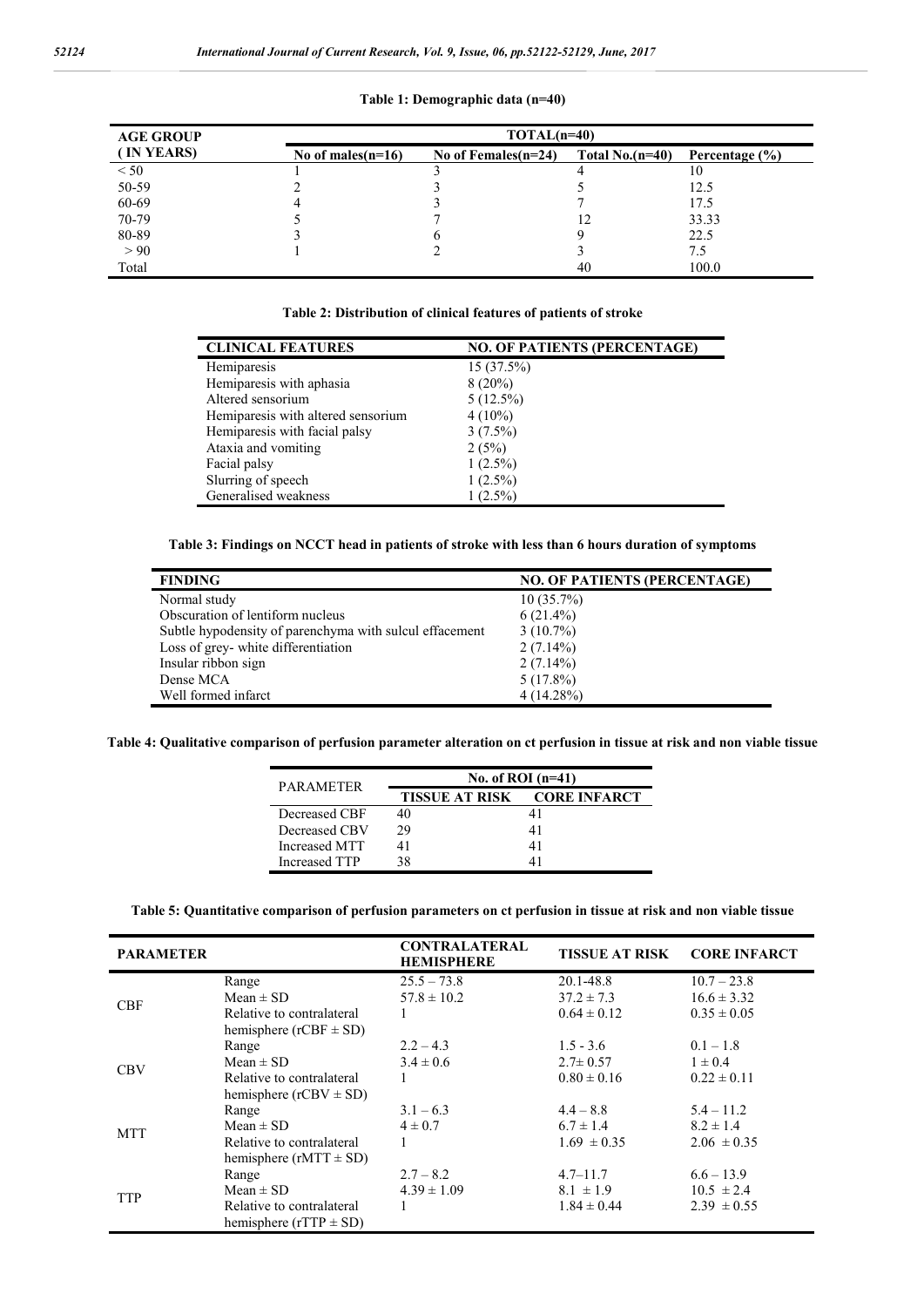#### **Table 6: Comparison of NCCT and CTP findings in diagnosing hyperacute infarct (less than 3 hours duration) (n=8)**

|                            | <b>No. of Patients</b>      |  |  |
|----------------------------|-----------------------------|--|--|
| <b>Diagnostic Modality</b> | <b>Diagnostic</b><br>Normal |  |  |
| NCCT                       |                             |  |  |
| ٦TP                        |                             |  |  |

| Table 7: Comparison of NCCT and CTP findings in diagnosing acute infarct (n=40) |  |  |  |
|---------------------------------------------------------------------------------|--|--|--|
|                                                                                 |  |  |  |

|                            | <b>No. of Patients</b> |        |  |
|----------------------------|------------------------|--------|--|
| <b>Diagnostic Modality</b> | <b>Diagnostic</b>      | Normal |  |
| NCCT                       | 29(72.5%)              |        |  |
| CTP                        | 37(92.5%)              |        |  |



**Fig 1(a) :- NCCT of 62 year old male patient presented with weakness of Left side of body of 2-3 hours duration showing subtle hypodensity in right parietal lobe.**

Hemiparesis with altered sensorium in 4 (10%) patients, Hemiparesis with facial palsy in 3 (7.5%) patients, Ataxia and vomiting in 2 (5%) patients, Isolated Facial palsy in 1 (2.5%) patient, Slurring of speech in 1 (2.5%) patient and Generalized weakness in 1 (2.5%) patient.

Among 40 patients, 2 patients who had Ataxia and vomiting as presenting features were diagnosed to have posterior circulation infarction. In our study, among 28 patients, who presented within 6 hours of symptoms, early ischemic changes were seen in 14 (50%) patients with obscuration of lentiform nucleus being most common finding, seen in 6 (21.4%) patients followed by dense MCA in 5(17.8%) patients. Other early findings on NCCT were subtle hypodensity of parenchyma with sulcul effacement in 3 (10.7%) patients, loss of grey-white matter differentiation in 2 (7.14%) patients and loss of insular ribbon sign in 2 (7.14%) patients. Among 28 patients, 10 (35.7%) patient had normal NCCT and 4 (14.28%) had well formed infarcts on NCCT. Koga *et al.* (2003) and Wardlaw *et*

*al.* (2005) in their studies found that one or more of early ischemic changes were present in 65 (62%) and 66% patients respectively with attenuation of lentiform nucleus and sulcul effacement being most common finding, seen in 43 (41%).

These finding are similar to our findings. Lin *et al*. (2009) in their study found that the sensitivity of NCCT in detecting hyperacute infarct (infarct of less than 3 hours duration) was very low and was 26.2%. Wintermark *et al.* (2005) in their study found that the sensitivity of MTT maps, TTP maps, CBF maps and CBV maps in diagnosing ischemic infarcts was 94.4%, 87.5%, 85.7% and 62.5% respectively.In our study among 40 patients, 3 had normal study on CT perfusion and 4 had AMBI thus, the total no. of ROI evaluated were 41 for penumbra and core infarcts. The sensitivity of increase in MTT was 100% in detecting hypoperfusion and was the most sensitive indicator for diagnosing infarct but cannot differentiate between penumbra and core infarct. CBF maps were 97.5% sensitive whereas, the sensitivity of CBV maps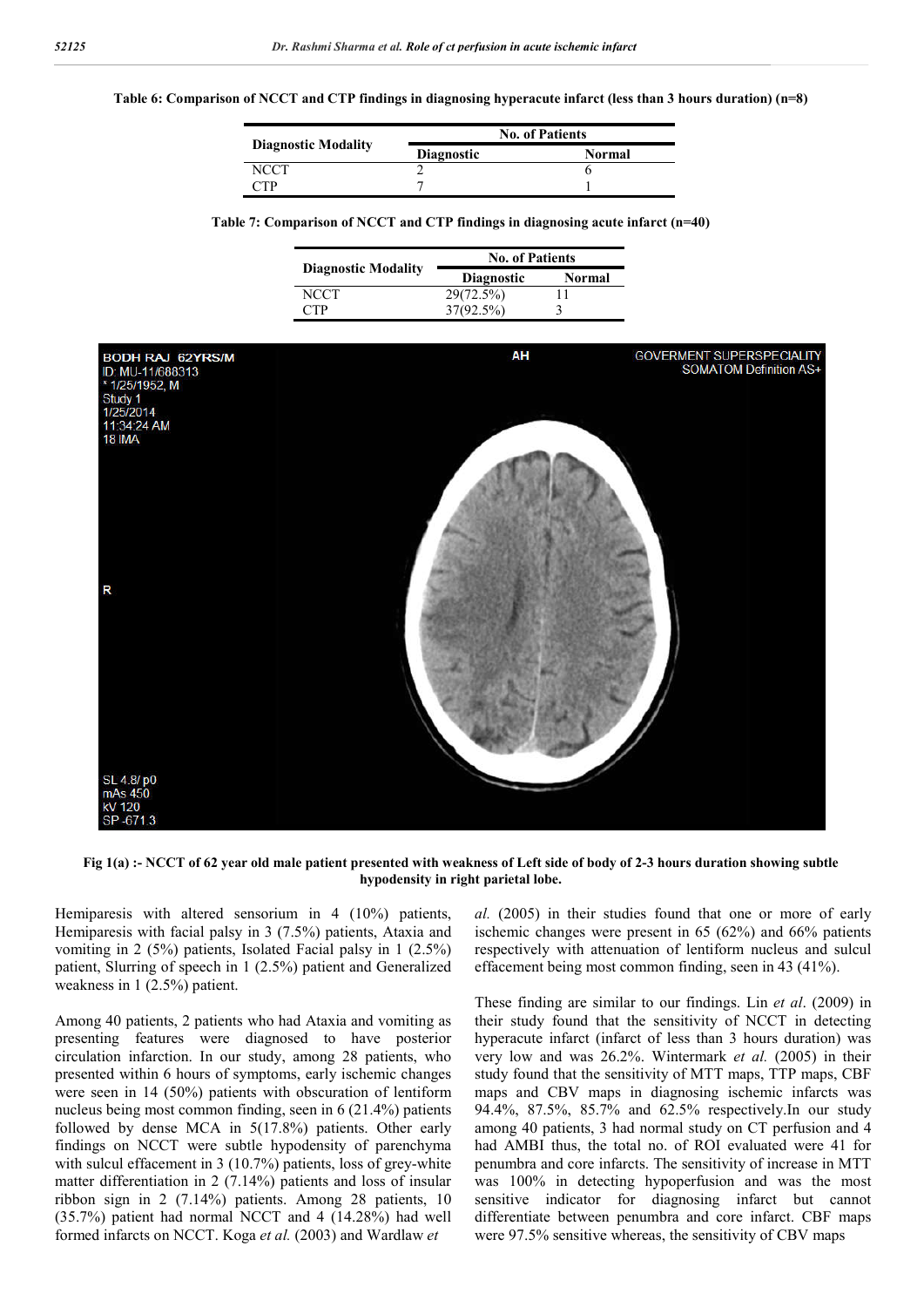

**Fig 1(b):- CT Perfusion of the same patient showing Perfusion deficit on all the pefusion maps with significant amount of penumbra seen on summary map in Right MCA territory. The Perfusion parameters for tissue at risk and core infarct are shown in the table.**



**Fig 2(a) :- NCCT of 71 year old female patient presented with weakness of Left side of body and Right sided deviation of mouth of 4 hours duration showing obscuartion of right lentiform nucleus.**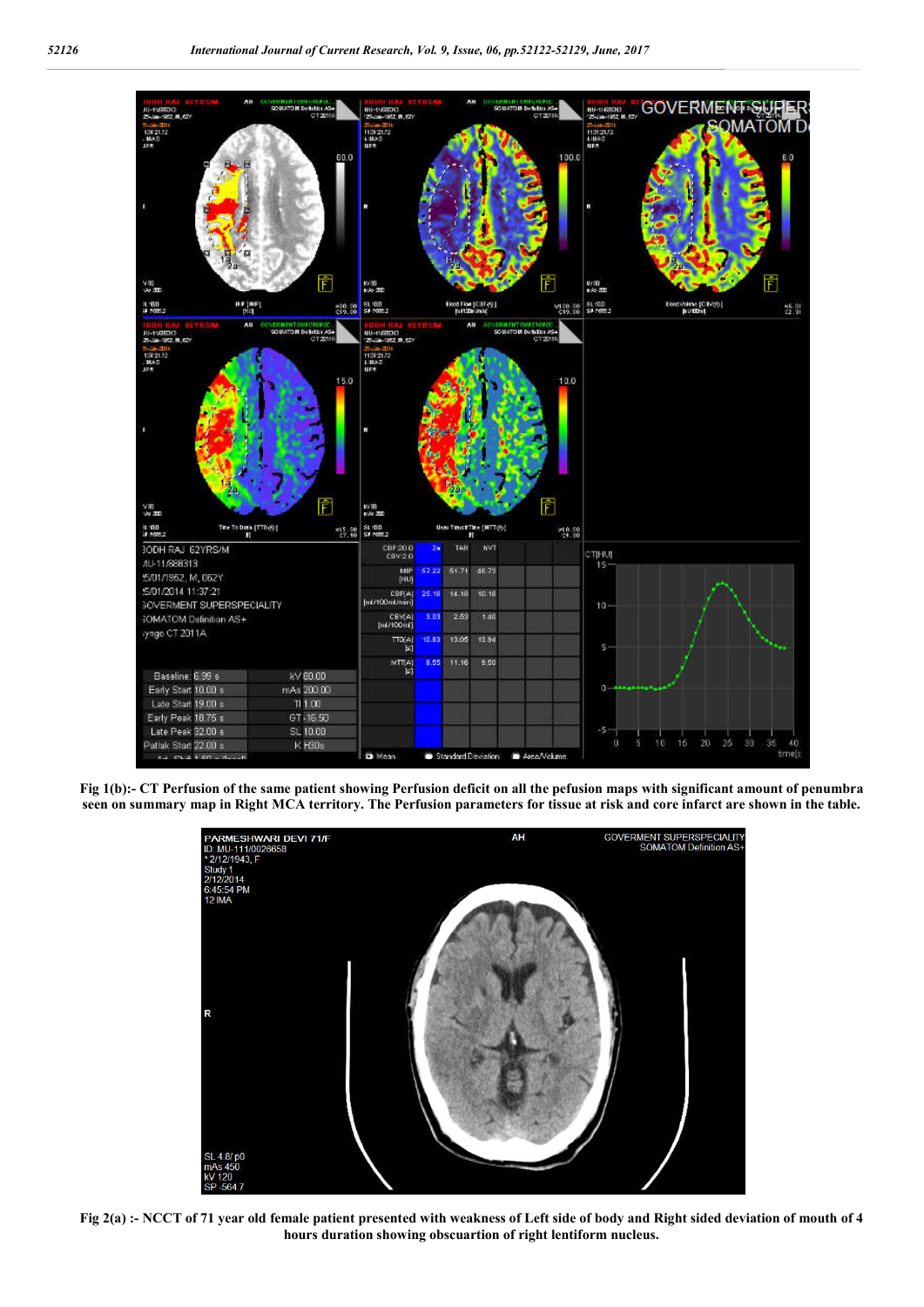

**Fig 2(b):- CT Perfusion of the same patient showing Perfusion deficit on all the pefusion maps with significant amount of penumbra seen on summary map in Right MCA territory. The Perfusion parameters for tissue at risk and core infarct are shown in the table.**



**Fig 6(a):- NCCT of a 63 year old male patient presented with weakness of Left side of body with Aphasia of 5 hours of duration showing subtle hypodensity in right fronto parietal region and normal left cerebral hemisphere.**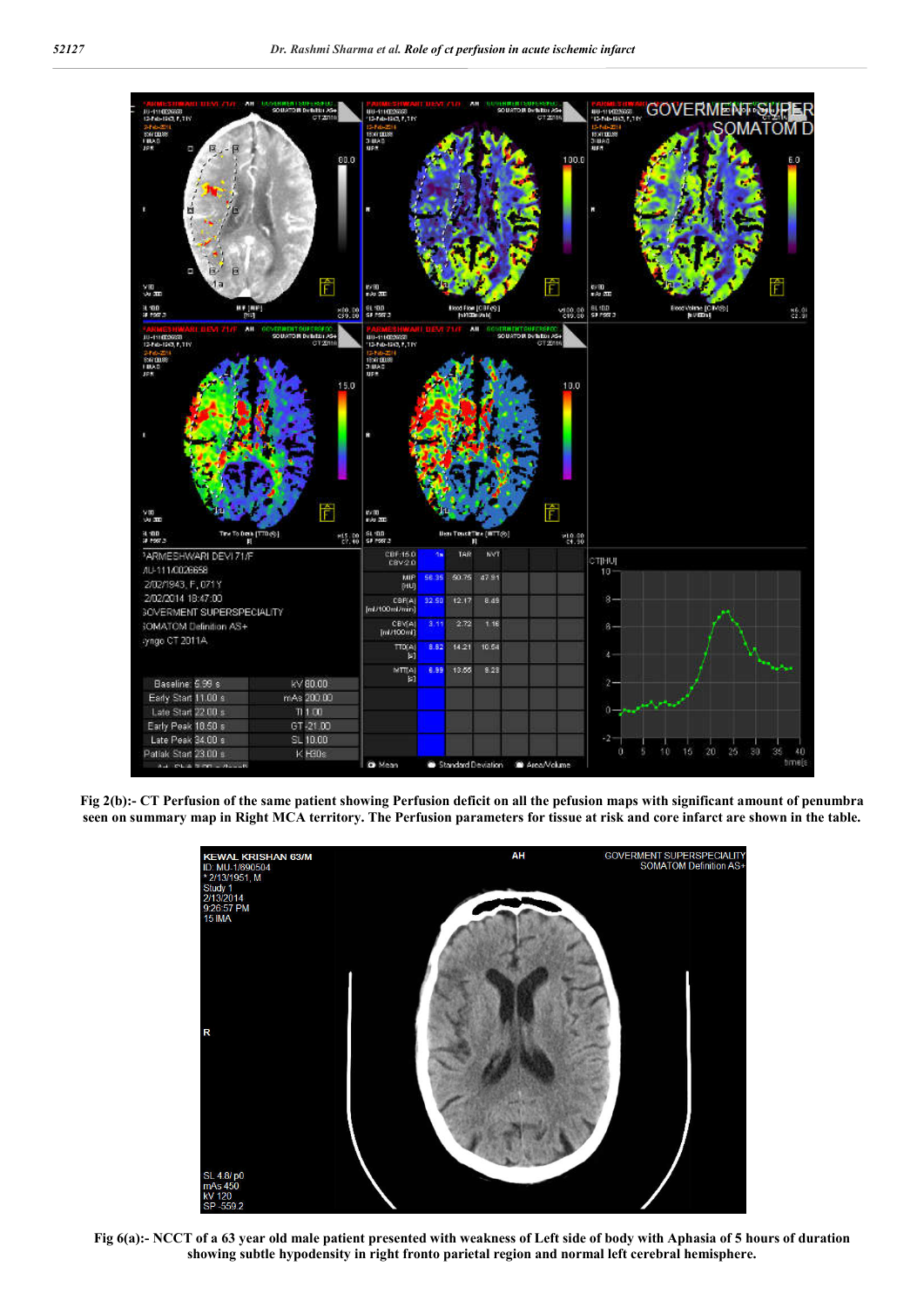

**Fig 6(b):- CT Perfusion of same patient showing multiple areas of Perfusion abnormality involving both the hemispheres. The Perfusion deficit is more in Right fronto parietal region and the various perfusion parameters of this area are shown in the table.**

was only 70.7%. The sensitivity of increase in TTP was 92.68% in diagnosing hypoperfusion however there is not much difference in alteration of TTP between penumbra and core infarct.

Thus our study showed good correlation with the studies mentioned above. In our study, the mean value of CBF in penumbra i.e. tissue at risk was  $37.2 \pm 7.3$  ml/100gm/min (mean $\pm$  SD) and in core infarct it was  $16.6\pm$  3.32 ml/100gm/min whereas, the mean CBF value of normal contralateral hemisphere was  $57.8 \pm 10.2$  ml/100gm/min. these values showed that the CBF is reduced to approximately 60% of normal in penumbra and to less than 35% of normal in core infarct.In our study , the mean value of CBV in penumbra i.e. tissue at risk was  $2.7 \pm 0.57$  ml/100gm (mean $\pm$  SD) and in core infarct it was  $1.0\pm 0.4$  ml/100gm/min whereas, the mean CBV value of normal contralateral hemisphere was 3.4±0.6 ml/100gm/min. These values showed that the CBV was only mildly reduced in penumbra however there was significant

decrease in CBV of core infarct as compared to normal contralateral hemisphere. The threshold absolute value for CBV to diagnose core infarct was estimated to be 1.98 ml/ 100g.In our study, there was increase in MTT in both tissue at risk and core infarct and the value of rMTT in tissue at risk was 1.69±0.35 and in core infarct it was 2.06±0.35 i.e. in core infarct MTT further increases however there was no significant difference in MTT of TAR and core infarct. The threshold value for MTT to diagnose hypoperfusion was estimated to be 147%. rTTP in TAR was 1.84±0.44 and in core infarct it was 2.39±0.55 i.e. TTP is increased in both core infarct as well as TAR however there is no significant difference in the two regions. Wintermark *et al.* (2006) in their study found that the mismatch between the absolute CBV, with a threshold at 2.0 ml/100 g, and the relative MTT, with a threshold at 145%, was the most accurate parameter for delineation of the tissue at risk of infarction. These threshold values are consistent with estimated values in our study. Abels *et al.* (2010) measured perfusion parameters quantitatively and found that absolute